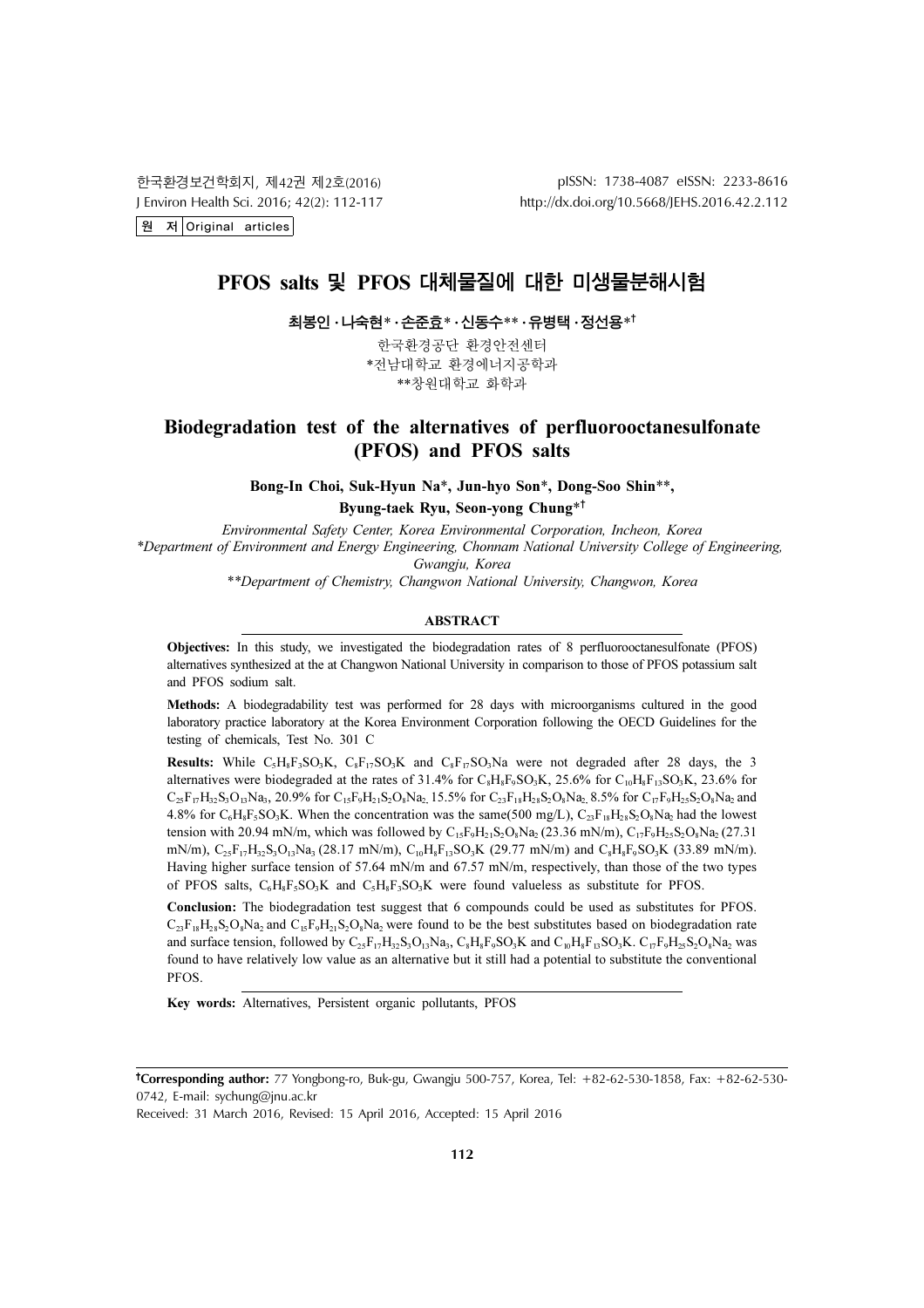## I. Introduction

PFOS(PerFluorOoctane Sulfonic acid, C<sub>8F17</sub>SO<sub>3</sub>H) 는 소수성기인 perfluorooctane과 친수성기인 sulfonate 를 가지고 있으며 강한 발수성 및 발유성, 화학적 및 열적 안정성, 내약품성 등의 특성을 가진 물질로 지난 50여년간 종이·섬유·가죽 등의 코팅제, 항공 기 유압유, 반도체 세정제 및 코팅제, 산업용 세제, 방염제, 폼(foam) 소화약제 등 다양한 용도로 사용 해오고 있다.1,2) 그러나 PFOS는 미생물분해가 거의 이루어지지 않으며 물벼룩, 어류 등 수서생물에 대 한 유해성이 존재하는 것으로 확인되었다. 또한 랫 드 등 동물시험 결과 신경독성과 면역독성, 생식독 성 및 기형 유발성, 발암성, 내분비계장애 등을 유 발하는 물질로 확인되었다. 3-5) 이러한 이유로 2009년 5월 스위스 제네바에서 열린 스톡홀름협약 제4차 당 사국 총회에서는 PFOS와 그 염(salt) 7종을 잔류성 유기오염물질(POPs, Persistant Organic Pollutants)로 지정하기로 결정하였으며 유럽, 미국, 일본, 한국 등 많은 국가에서 PFOS의 제조와 수입을 제한하거나 제한을 추진하고 있다.

전 세계적으로 PFOS를 완전하게 대체할 수 있 는 화학물질을 개발하고자 많은 노력을 기울려 왔 지만 현재까지 PFOS에 비해 분해성이 높고, 인체 나 환경에 미치는 영향은 적으면서 PFOS의 모든 사용 용도를 대체할 수 있는 물질은 개발하지 못 하고 있다.

본 연구에서는 창원대학교 신동수 교수와 공동으 로 개발한 8종의 PFOS 대체물질과 2종의 PFOS salt 에 대한 미생물분해시험 결과를 비교분석함으로써 상용화 가능성이 있는 PFOS 대체물질을 제안하고 자 하였다.

### II. Materials and Methods

#### 1. 시험물질

미생물분해시험은 창원대학교 신동수 교수 연구실 에서 합성한 potassium salt 형태의 PFOS인  $C_8F_{17}SO_3K$ (분자량 538.22)과 이와 관련된 4종의 대체물질 (C<sub>10</sub>H<sub>8</sub>F<sub>13</sub>SO<sub>3</sub>K(분자량 494.31), C<sub>8</sub>H<sub>8</sub>F<sub>9</sub>SO<sub>3</sub>K(분자량 394.30), C<sub>6</sub>H<sub>8</sub>F<sub>5</sub>SO<sub>3</sub>K(분자량 294.28), C<sub>5</sub>H<sub>8</sub>F<sub>3</sub>SO<sub>3</sub>K (분자량 244.27)), sodium salt 형태의 PFOS인

<sup>C</sup>8F17SO3Na(분자량 522.11)<sup>과</sup> 이와 관련된 4종의 <sup>대</sup> 체물질(C<sub>15</sub>F<sub>9</sub>H<sub>21</sub>S<sub>2</sub>O<sub>8</sub>Na<sub>2</sub>(분자량 610.42), C<sub>17</sub>F<sub>9</sub>H<sub>25</sub>S<sub>2</sub>O<sub>8</sub>Na<sub>2</sub> (분자량 638.47), C<sub>23</sub>F<sub>18</sub>H<sub>28</sub>S<sub>2</sub>O<sub>8</sub>Na<sub>2</sub>(분자량 884.54), <sup>C</sup>25F17H32S3O13Na3(분자량 1028.65))<sup>에</sup> 대해 실시하 였다. 6,7)

#### 2. 시험방법 및 미생물

미생물분해시험은 OECD Guidelines for the testing of chemicals, Test No. 301 C(OECD TG 301 C)에 따라 28일 동안 실시하였다. 8) 분해실험에 사용된 미생물은 전국의 도시하수처리장, 산업폐수처리장, 강, 호수 및 바다 등 10개 지점에서 채취하여 1개월 이상 한국환경공단 미생물배양실에서 배양하여 적응 단계를 거친 것을 사용하였다.

#### 3. 시험장비

시험장비는 OECD TG 301 C에 규정된 시험방법 에 따라 미생물분해율을 측정할 수 있도록 개발된 OxiTop Control(OxiTop Control 100, WTW)을 사 용하였다. OxiTop Control은 밀폐된 시험병 내 압 력의 변화를 토대로 생물학적산소요구량(BOD, Biochemical Oxygen Demand)을 실시간으로 측정할 수 있는 장비로 시험병, 측정헤드, 무선 컨트롤러, 교반시스템으로 구성되어 있다.

#### 4. 미생물분해시험

미생물분해시험은 먼저 PFOS potassium salt 1 <sup>종</sup>(C8F17SO3K)<sup>과</sup> 이와 관련된 4종의 대체물질  $(C_{10}H_8F_{13}SO_3K, C_8H_8F_9SO_3K, C_6H_8F_5SO_3K, C_5H_8F_3SO_3K)$ 을 대상으로 실시하였다. 미생물분해시험에 대한 유 효성을 확인하기 위해 대조물질인 아닐린에 대해서 도 실시하였다. 1번~5번 시험병에는 5종의 시험물질  $(C_8F_{17}SO_3K, C_{10}H_8F_{13}SO_3K, C_8H_8F_9SO_3K, C_6H_8F_5SO_3K,$ <sup>C</sup>5H8F3SO3K)<sup>을</sup> 순차적으로 각각 0.015 g<sup>씩</sup> 넣은 <sup>후</sup> 탈이온수 150 mL을 주입하였다(미생물 미 접종). 6 번~20번 시험병에는 5종의 시험물질(C<sub>8</sub>F<sub>17</sub>SO<sub>3</sub>K,  $C_{10}H_8F_{13}SO_3K$ ,  $C_8H_8F_9SO_3K$ ,  $C_6H_8F_5SO_3K$ ,  $C_5H_8F_3SO_3K$ ) 각각에 대해 순차적으로 3개의 반복구를 두었고, 각 시험병에는 각각의 시험물질을 0.015 g(시험물질의 농도 100 mg/L)씩 넣은 후 기초배양액 1.8 mL, 탈 이온수 131.53 mL, 미생물 16.67 mL(미생물 농도 30 ppm, 미생물 건중량 2.7 mg)을 주입하였다. 21

http://www.kseh.org/ J Environ Health Sci 2016; 42(2): 112-117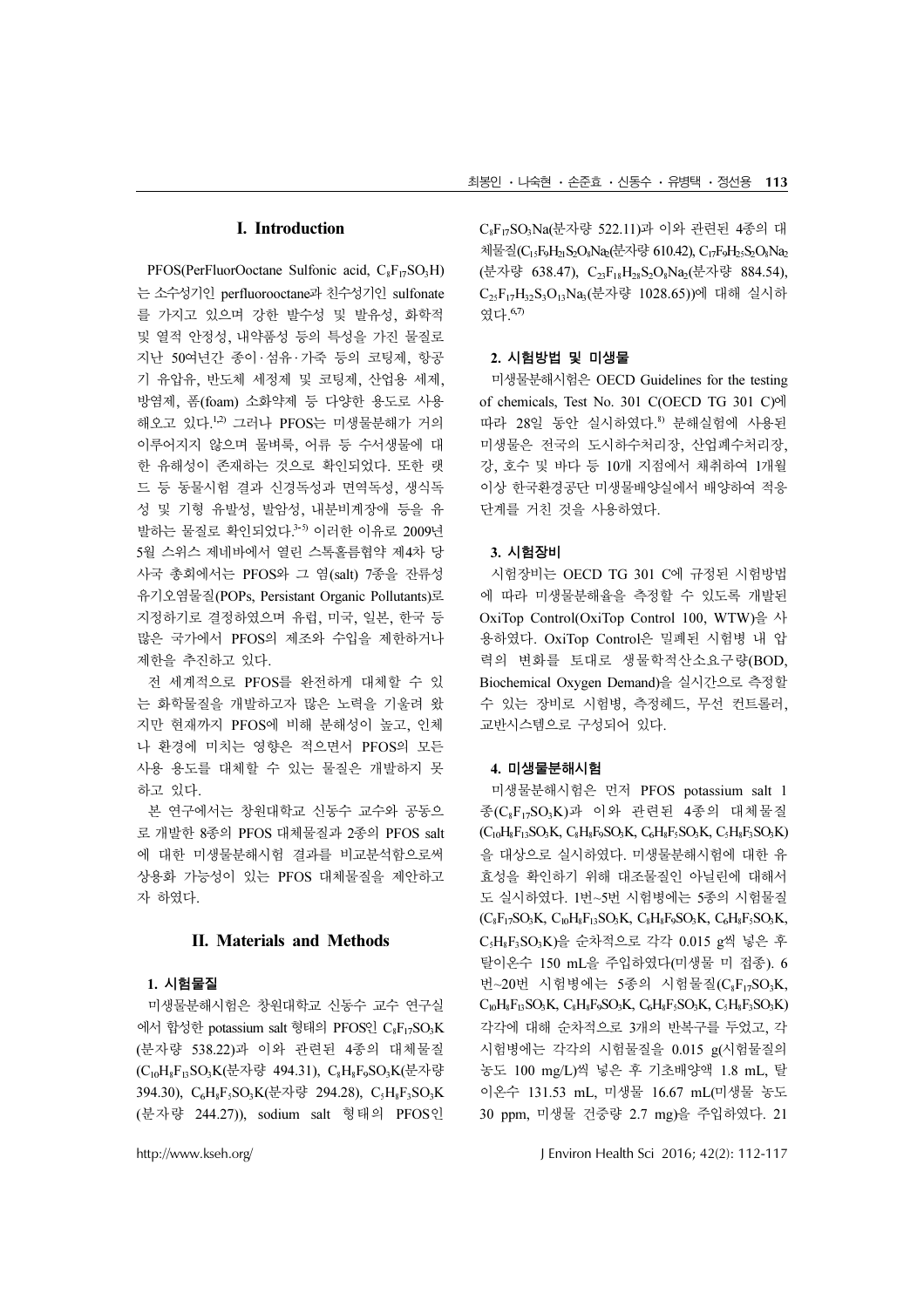번병에는 미생물의 상태를 확인하기 위하여 대조물 질인 아닐린(C6H7N, 99.6%, Sigma-aldrich) 0.015 g (100 mg/L)과 기초배양액 1.8 mL, 탈이온수 131.53 mL, 미생물 16.67 mL를 주입하였다. 22번 시험병 에는 5종의 시험물질과의 미생물분해율을 비교하기 위해 기초배양액 1.8 mL와 탈이온수 131.53 mL, 미 생물 16.67 mL를 주입하였다(시험물질 미 투입). 이 와 같이 준비된 22개의 시험병은 무선 컨트롤러로 세팅한 다음 교반시스템 위에 올려놓고, 배양기 내 에서 28일 동안 미생물분해율을 관찰하였다. 배양 기 내의 온도는 24.9~25.0°C, pH는 6.68?7.84이었 다. 상기 동일한 방법으로 PFOS sodium salt 1종 (C8F17SO3Na)<sup>과</sup> 이와 관련된 4종의 대체물질  $(C_{15}F_{9}H_{21}S_{2}O_{8}Na_{2}, C_{17}F_{9}H_{25}S_{2}O_{8}Na_{2}, C_{23}F_{18}H_{28}S_{2}O_{8}Na_{2},$  $C_{25}F_{17}H_{32}S_{3}O_{13}Na_{3}$ 을 대상으로 두 번째 미생물분해 시험을 실시하였다. 다만 두 번째 시험에 사용한 미생물의 건중량이 9.9 mg(미생물 농도 30 ppm)로 확인됨에 따라 미생물은 4.56 mL씩 넣었으며 미생 물 주입량 차이는 탈이온수 주입량을 조절하여 최 종적으로 각각의 시험병의 시험용액을 150 mL로 맞추었다. 각각의 미생물분해시험의 유효성은 OECD TG 301 C에 제시되어 있는 3가지 조건(대조물질 인 아닐린의 매생물분해율이 7일차에는 40% 이 상, 14일차에는 65% 이상인지 여부, 시험물질 각 각의 반복구 간 BOD 변동계수가 20% 이하를 유 지하는지, 시험 종료 시점인 28일 후에 미생물만 투입한 시험병(blank)의 BOD가 60 mg/L 이하를 유지하는지)의 충족여부를 확인하는 방법으로 판단 하였다.

#### 5. 미생물분해율 계산

시험물질 또는 대조물질의 미생물분해율은 OxiTop Control에 의해 측정된 BOD를 토대로 다음과 같은 계산식으로 산출하였다.

| 미생물<br>분해율(%) | 시험물질 또는 대조물질 시험병의  |
|---------------|--------------------|
|               | -ROD               |
|               | 시험물질 또는 대조물질의 ThOD |

시험물질 또는 대조물질의 BOD을 산출하는 계산 식은 다음과 같다.

|          | 시험물질 3개(대조물질은 1개)     |
|----------|-----------------------|
| 시험물질 또는  | 반복구 시험병의 평균 BOD -     |
| 대조물질     | (미생물 미 접종 시험병의 BOD    |
| 시험병의 BOD | + 시험물질 또는 대조물질        |
| (mg/L)   | 미 투입(blank) 시험병의 BOD) |
|          | 시험물질 또는 대조물질의 농도      |

시험물질 또는 대조물질의 화학식이  $C_cH_hF_fN_nNa_{na}O_aP_nS_s$ 이라고 가정할 때 각 대상 물질의 ThOD(Theoretical Oxygen Demand)를 산출하는 계산식은 다음과 같다. 상 물질의 ThOD(Theo<br>"하는 계산식은 다음과<br>16(2c+1/2(h−f−3n)+3s

|            | Oxygen Demand)를 산출하는 계산식은 다음과 같다. |
|------------|-----------------------------------|
| 시험물질 또는    | $16(2c+1/2(h-f-3n)+3s)$           |
| 대조물질의      | $+5/2p+1/2na-0$                   |
| ThOD(mg/L) | 시험물질 또는 대조물질의 분자량                 |

# III. Results

PFOS potassium salt 1종(C8F17SO3K)<sup>과</sup> 이와 관련 된 4종의 대체물질( $C_{10}H_8F_{13}SO_3K$ ,  $C_8H_8F_9SO_3K$ ,  $C_6H_8F_5SO_3K$ ,  $C_5H_8F_3SO_3K$ )을 대상으로 한 미생물분 해시험에서 대조물질인 아닐린의 7일차와 14일차의 미생물분해율은 각각 60.5%과 72.1%이었으며 시험 물질의 반복구 간 BOD 변동계수는 최대 17%, 시 험 종료 시점인 28일 후에 미생물만 투입한 시험병 (blank)의 BOD는 37.5 mg/L로 OECD TG 301 C 에서 제시하고 있는 3가지의 유효성 조건을 모두 충 족하는 것으로 확인되었으므로 본 연구에서 얻은 미 생물분해시험 결과는 적절한 신뢰성을 갖는 것으로 판단되었다.

Potassium salt 형태의 PFOS인 C<sub>8</sub>F<sub>17</sub>SO<sub>3</sub>K를 투입 한 경우 평균 BOD는 7일차에 23.1 mg/L, 14일차 에 25.0 mg/L, 28일차에 27.0 mg/L이었다. 시험물 질을 투입하지 않는 군(blank)의 경우 BOD는 7일차 에 30.0 mg/L, 14일차에 34.2 mg/L, 28일차에 37.5 mg/L이었다. C10H8F13SO3K<sup>를</sup> 투입한 경우 BOD<sup>는</sup> 7일차에 35.3 mg/L, 14일차에 47.5 mg/L, 28일차에 52.0 mg/L이었다. C<sub>8</sub>H<sub>8</sub>F<sub>9</sub>SO<sub>3</sub>K를 투입한 경우 평균 BOD는 7일차에 37.6 mg/L, 14일차에 46.5 mg/L, 28일차에 57.2 mg/L이었다. C<sub>6</sub>H<sub>8</sub>F<sub>5</sub>SO<sub>3</sub>K를 투입한 경우 평균 BOD는 7일차에 31.5 mg/L, 14일차에 36.7 mg/L, 28일차에 41.0 mg/L이었다. C<sub>5</sub>H<sub>8</sub>F<sub>3</sub>SO<sub>3</sub>K

J Environ Health Sci 2016; 42(2): 112-117 http://www.kseh.org/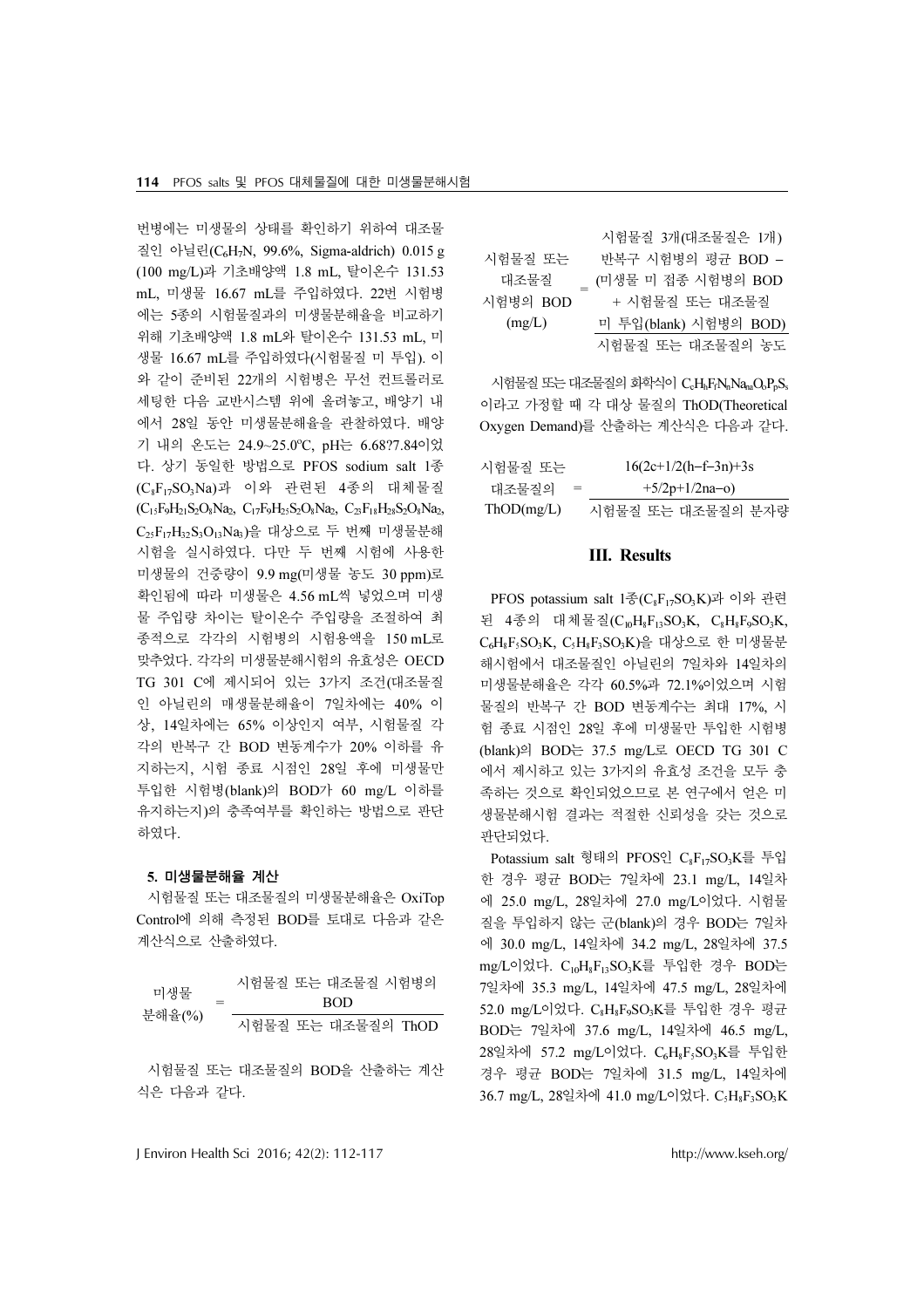|                               | Chemical                |                | ThOD           |                |        |
|-------------------------------|-------------------------|----------------|----------------|----------------|--------|
|                               |                         | 7 day          | 14 day         | 28 day         | (mg/L) |
|                               | Test substances+ $DW^d$ | 0.0            | 0.0            | 0.0            |        |
| <b>PFOS</b><br>potassium salt | $C_sF_{17}SO_3K$        | $23.1 \pm 0.5$ | $25.0 \pm 0.2$ | $27.0 \pm 0.6$ | 0.2230 |
|                               | $C_{10}H_8F_{13}SO_3K$  | $35.3 \pm 0.8$ | $47.5 \pm 1.5$ | $52.0 \pm 1.7$ | 0.5664 |
| <b>PFOS</b>                   | $C_8H_8F_9SO_2K$        | $37.6 \pm 1.6$ | $46.5 \pm 1.5$ | $57.2 \pm 3.1$ | 0.6290 |
| alternatives                  | $C_6H_8F_5SO_3K$        | $31.5 \pm 2.0$ | $36.7 \pm 1.4$ | $41.0 \pm 1.7$ | 0.7340 |
|                               | $C_5H_8F_5SO_3K$        | $27.8 \pm 1.8$ | $30.7 \pm 2.0$ | $33.0 \pm 1.4$ | 0.8188 |
|                               | <b>Blank</b>            | 30.0           | 34.2           | 37.5           |        |

Table 1. BOD and  $ThOD<sup>a)</sup>$  of  $PFOS<sup>b)</sup>$  potassium salt and  $PFOS's$  alternatives

a)Theoretical Oxygen Demand

b)PerFluorOoctane Sulfonic acid

c)Biochemical Oxygen Demand

d)Deionized water

|  |  | <b>Table 2.</b> BOD and ThOD <sup>a)</sup> of PFOS <sup>b)</sup> sodium salt and the PFOS's alternatives |  |  |  |
|--|--|----------------------------------------------------------------------------------------------------------|--|--|--|
|  |  |                                                                                                          |  |  |  |

| Chemical                   |                                   |                | ThOD <sup>b</sup> |                |        |
|----------------------------|-----------------------------------|----------------|-------------------|----------------|--------|
|                            |                                   | 7 day          | 14 day            | 28 day         | (mg/L) |
|                            | Test substances+ $DW^d$           | 0.0            | 0.0               | 0.0            |        |
| <b>PFOS</b><br>sodium salt | $C_sF_{17}SO_3Na$                 | $6.9 \pm 0.9$  | $16.8\pm3.1$      | $27.4 \pm 1.7$ | 0.2452 |
|                            | $C_1$ , $F_9H_{21}S_2O_8Na_2$     | $20.6 \pm 2.0$ | $42.7 \pm 2.2$    | $55.0 \pm 2.1$ | 0.9174 |
| <b>PFOS</b>                | $C_1$ , $F_9H_2$ , $S_2O_8Na_2$   | $19.9 \pm 2.0$ | $31.1 \pm 2.2$    | $44.5 \pm 2.1$ | 1.0275 |
| alternatives               | $C_{23}F_{18}H_{28}S_2O_8Na_2$    | $18.8 \pm 1.6$ | $35.2 \pm 2.0$    | $49.8 \pm 2.3$ | 0.9044 |
|                            | $C_{25}F_{17}H_{32}S_3O_{13}Na_3$ | $26.5 \pm 1.5$ | $40.2 \pm 1.5$    | $56.3 \pm 1.8$ | 0.8555 |
|                            | <b>Blank</b>                      | 13.2           | 24.1              | 35.8           |        |

a)Theoretical Oxygen Demand

b)PerFluorOoctane Sulfonic acid

c)Biochemical Oxygen Demand

d)Deionized water

를 투입한 경우 평균 BOD는 7일차에 27.8 mg/L, 14일차에 30.7 mg/L, 28일차에 33.0 mg/L이었다 (Table 1). 이와 같이 확인된 BOD를 토대로 미생물 분해율을 계산해 본 결과 potassium salt 형태의 PFOS 인 C<sub>8</sub>F<sub>17</sub>SO<sub>3</sub>K과 대체물질 중 C<sub>3</sub>H<sub>8</sub>F<sub>3</sub>SO<sub>3</sub>K는 28일 동안 분해가 전혀 이루어지지 않은 것으로 확인되었 다. 또한  $C_6H_8F_5SO_3K$ 의 미생물분해율은 7일차에 2.0%, 14일차에 3.4%, 28일차에 4.8%로 거의 분해 되지 않는 것으로 확인되었다. 반면  $C_8H_8F_9SO_3K$ 의 미생물분해율은 7일차에 12.1%, 14일차에 19.5%, 28일차에 31.4%로 가장 높은 분해율을 나타내었다. <sup>C</sup>10H8F13SO3K<sup>의</sup> 미생물분해율은 7일차에 9.3%, 14 일차에 23.4%, 28일차에 25.6%로 두 번째로 좋은 분해율을 갖고 있는 것으로 확인되었다(Table 3).

PFOS sodium salt 1종(C<sub>8</sub>F<sub>17</sub>SO<sub>3</sub>Na)과 이와 관련 된 4종의 대체물질 $(C_{15}F_{9}H_{21}S_{2}O_{8}Na_{2}, C_{17}F_{9}H_{25}S_{2}O_{8}Na_{2},$ <sup>C</sup>23F18H28S2O8Na2, C25F17H32S3O13Na3)<sup>을</sup> 대상으로 <sup>한</sup> 미생물분해시험에서 대조물질인 아닐린의 7일차와 14일차의 미생물분해율은 각각 73.7%과 83.6%이었 으며 시험물질의 반복구 간 BOD 변동계수는 최대 18%, 시험 종료 시점인 28일 후에 미생물만 투입한 시험병(blank)의 BOD는 35.8 mg/L로 OECD TG 301 C에서 제시하고 있는 3가지의 유효성 조건을 모두 충족하였다.

Sodium salt 형태의 PFOS인 C8F17SO3Na<sup>를</sup> 투입 한 경우 평균 BOD는 7일차에 6.9 mg/L, 14일차에

http://www.kseh.org/ J Environ Health Sci 2016; 42(2): 112-117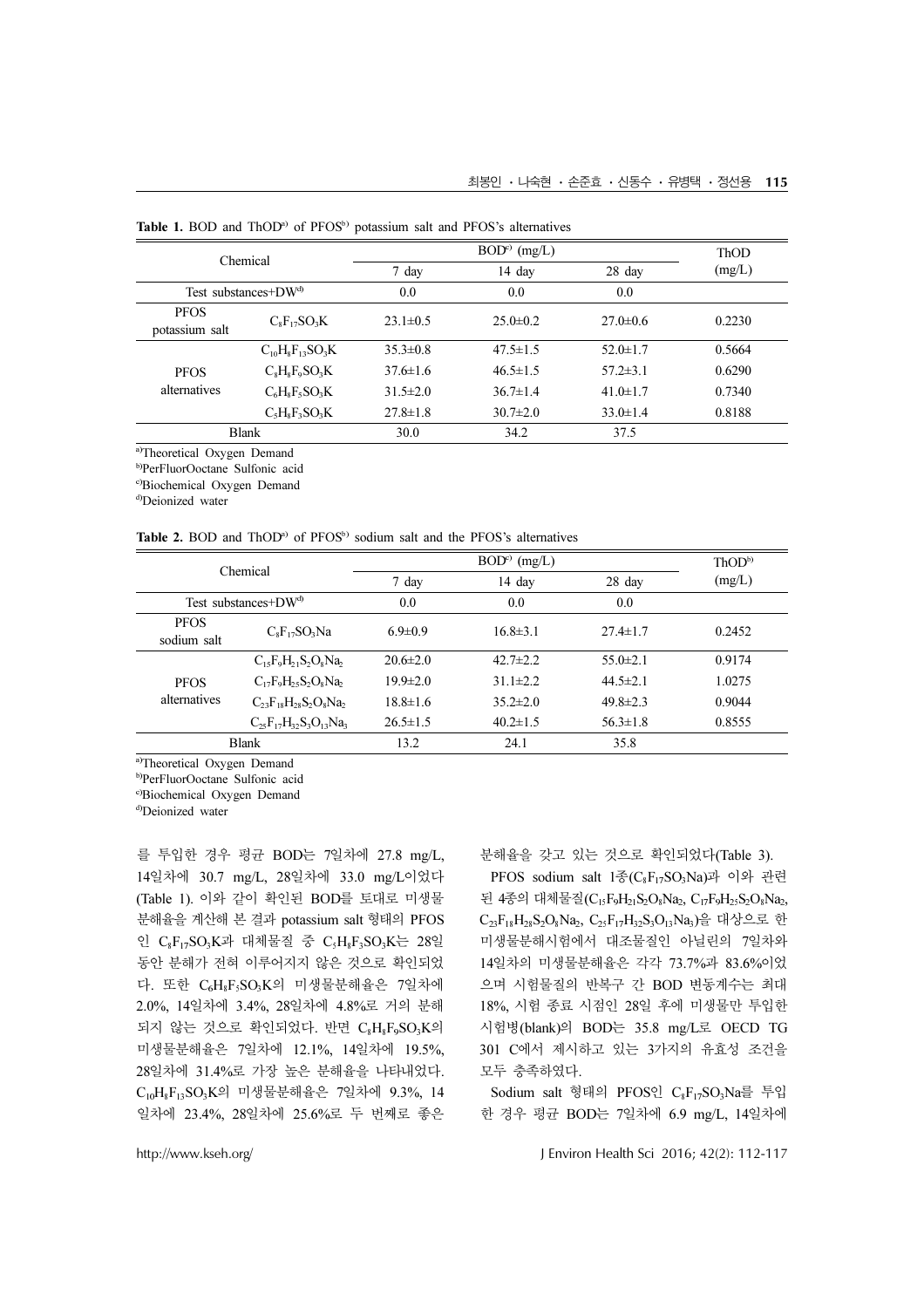|              | Chemical                                  | Biodegradation (%) |       |               |  |
|--------------|-------------------------------------------|--------------------|-------|---------------|--|
|              |                                           | 7 day              |       | 14 day 28 day |  |
| PFOS salts   | $C_sF_{12}SO_2K$                          | 0.0                | 0.0   | 0.0           |  |
|              | $C_8F_{17}SO_3Na$                         | 0.0                | 0.0   | 0.0           |  |
|              | $C_sH_sF_sSO_3K$                          | 12.1               | 19.5  | 31.4          |  |
|              | $CnHsF13SO3K$                             | 93                 | 23.4  | 25.6          |  |
|              | $C_2$ , $F_1$ , $H_3$ , $S_3O_1$ , $Na_3$ | 15.5               | 18.8  | 23.6          |  |
| PFOS         | $C_1$ , $F_2H_2$ , $S_2O_3Na_2$           | 8.1                | 20.2  | 20.9          |  |
| alternatives | $C_{23}F_{18}H_{28}S_2O_8Na_2$            | 62                 | 12.2. | 15.5          |  |
|              | $C_1$ . $F_0H_2$ . $S_2O_8Na_2$           | 6.6                | 6.8   | 8.5           |  |
|              | $C_6H_8F_5SO_3K$                          | 2.0                | 3.4   | 4.8           |  |
|              | $C.HsFsSOsK$                              | 0.0                | 0.0   | 0.0           |  |
|              | a)PerFluorOoctane Sulfonic acid           |                    |       |               |  |

116 PFOS salts 및 PFOS 대체물질에 대한 미생물분해시험

Table 3. Biodegradation rates of PFOS<sup>a)</sup> salt and PFOS's

alternatives

| <b>Table 4.</b> Surface tension of PFOS <sup>a</sup> salts and PFOS's |  |  |  |
|-----------------------------------------------------------------------|--|--|--|
| alternatives                                                          |  |  |  |

|                                 | Chemical                                         | Surface tension<br>(mN/m) |  |
|---------------------------------|--------------------------------------------------|---------------------------|--|
| PFOS salts                      | $C_sF_1SO_3K$                                    | $42.15$ (STD : 0.05)      |  |
|                                 | $C_sF_{17}SO_3Na$                                | $46.18$ (STD) : 0.10)     |  |
|                                 | $C_{23}F_{18}H_{28}S_{2}O_{8}Na_{2}$             | $20.94$ (STD : 0.12)      |  |
|                                 | $C_1$ , $F_2$ , $H_2$ , $S_2O_8$ Na <sub>2</sub> | 23.36 (STD: 0.15)         |  |
|                                 | $C_1$ , $F_0H_2$ , $S_2O_8Na_2$                  | 27.31 (STD: 0.32)         |  |
| <b>PFOS</b><br>alternatives     | $C_2$ <sub>5</sub> $F_{17}H_{32}S_3O_{13}Na_3$   | 28.17 (STD: 0.19)         |  |
|                                 | $C_{10}H_8F_{13}SO_3K$                           | 29.77 (STD: 0.13)         |  |
|                                 | $C_sH_sF_sSO_3K$                                 | 33.89 (STD: 0.07)         |  |
|                                 | $C_6H_8F_5SO_3K$                                 | 57.64 (STD : $0.15$ )     |  |
|                                 | $C_{s}H_{s}F_{s}SO_{3}K$                         | $67.57$ (STD : 0.13)      |  |
| a)PerFluorOoctane Sulfonic acid |                                                  |                           |  |

16.8 mg/L, 28일차에 27.4 mg/L이었다. 시험물질을 투입하지 않는 군(blank)의 경우 BOD는 7일차에 13.2 mg/L, 14일차에 24.1 mg/L, 28일차에 35.8 mg/ L이었다. C<sub>15</sub>F<sub>9</sub>H<sub>21</sub>S<sub>2</sub>O<sub>8</sub>Na<sub>2</sub>를 투입한 경우 BOD는 7 일차에 20.6 mg/L, 14일차에 42.7 mg/L, 28일차에 55.0 mg/L이었다. C17F9H25S2O8Na2<sup>를</sup> 투입한 경우 BOD는 7일차에 19.9 mg/L, 14일차에 31.1 mg/L, 28일차에 44.5 mg/L이었다. C<sub>23</sub>F<sub>18</sub>H<sub>28</sub>S<sub>2</sub>O<sub>8</sub>Na<sub>2</sub>를 투 입한 경우 평균 BOD는 7일차에 18.8 mg/L, 14일 차에 35.2 mg/L, 28일차에 49.8 mg/L이었다.  $C_{25}F_{17}H_{32}S_{3}O_{13}Na_{3}$ 를 투입한 경우 평균 BOD는 7일 차에 26.5 mg/L, 14일차에 40.2 mg/L, 28일차에 56.3 mg/L이었다(Table 2).

이와 같이 확인된 BOD를 토대로 미생물분해율을 계산해 본 결과 sodium salt 형태의 PFOS인 C<sub>8</sub>F<sub>17</sub>SO<sub>3</sub>Na은 28일 동안 분해가 전혀 이루어지지 않은 것으로 확인되었다. 반면  $C_{25}F_{17}H_{32}S_{3}O_{13}Na_{3}$ 의 분해율은 23.6%로 비교적 높았으며  $C_{15}F_{9}H_{21}S_{2}O_{8}Na_{2}$ 과 C<sub>23</sub>F<sub>18</sub>H<sub>28</sub>S<sub>2</sub>O<sub>8</sub>Na<sub>2</sub>의 분해율은 각각 20.9%, 15.5% 인 것으로 확인되었다.  $C_{17}F_{9}H_{25}S_{2}O_{8}Na_{2}$ 의 분해율은 8.5%로 상대적으로 낮았지만 PFOS sodium salt 보 다는 높은 분해율을 나타내었다(Table 3).

#### IV. Discussion

OECD Guidelines for the testing of chemicals,

J Environ Health Sci 2016; 42(2): 112-117 http://www.kseh.org/

Test No. 301 C에 따라 28일 동안 미생물분해시험 을 수행한 결과 potassium salt 및 sodium salt 형태 <sup>인</sup> PFOS(C8F17SO3K, C8F17SO3Na)<sup>는</sup> <sup>다</sup><sup>른</sup> 연구결과 와 마찬가지로 분해가 전혀 이루어지지 않았다. 9) 또 한 대체물질 중에 PFOS에 비해 탄소를 3개, 불소를 14개 줄여 분자량을 절반 이상으로 감소시킨 <sup>C</sup>5H8F3SO3K<sup>도</sup> 분해가 전혀 이루어지지 <sup>않</sup>았다. <sup>반</sup> 면 불소는 9개 줄였지만 탄소는 PFOS와 동일하게 유지한 C8H8F9SO3K<sup>의</sup> 분해율이 31.4%<sup>로</sup> 가장 <sup>높</sup><sup>았</sup> 으며 탄소를 2개 늘리고 불소를 4개를 줄였지만 분 자량은 PFOS와 거의 유사하게 유지한  $C_{10}H_8F_{13}SO_3K$ 의 분해율은 25.6%로 두 번째로 높았다. 그리고 탄 소 수를 PFOS 보다 2배 이상 늘리고, 불소 수는 절 반 수준으로 줄이거나 거의 동일하게 유지하면서 분 자량을 증가한  $C_{15}F_{9}H_{21}S_{2}O_{8}Na_{2}$ ,  $C_{23}F_{18}H_{28}S_{2}O_{8}Na_{2}$  및 <sup>C</sup>25F17H32S3O13Na3의 28<sup>일</sup> 분해율은 15.5∼23.6%<sup>로</sup> 다소 낮지만 미생물에 의한 분해가 일정 부분 이루 어지는 것으로 확인되었다. 이외 같은 미생물분해시 험 결과를 종합적으로 정리해보면 불소는 PFOS에 비해 절반 수준으로 줄이더라도 분자량은 동일하게 유지하거나 증가시킨 대체물질의 분해성이 대체적으 로 높은 것으로 확인되었다.

표면장력을 측정해본 결과 500 mg/L 농도에서 PFOS potassium salt 및 sodium salt( $C_8F_{17}SO_3K$ , <sup>C</sup>8F17SO3Na)<sup>의</sup> <sup>표</sup>면장력은 각각 42.15 mN/m, 46.18 mN/m로 비슷한 결과를 얻었다. 동일한 농도(500